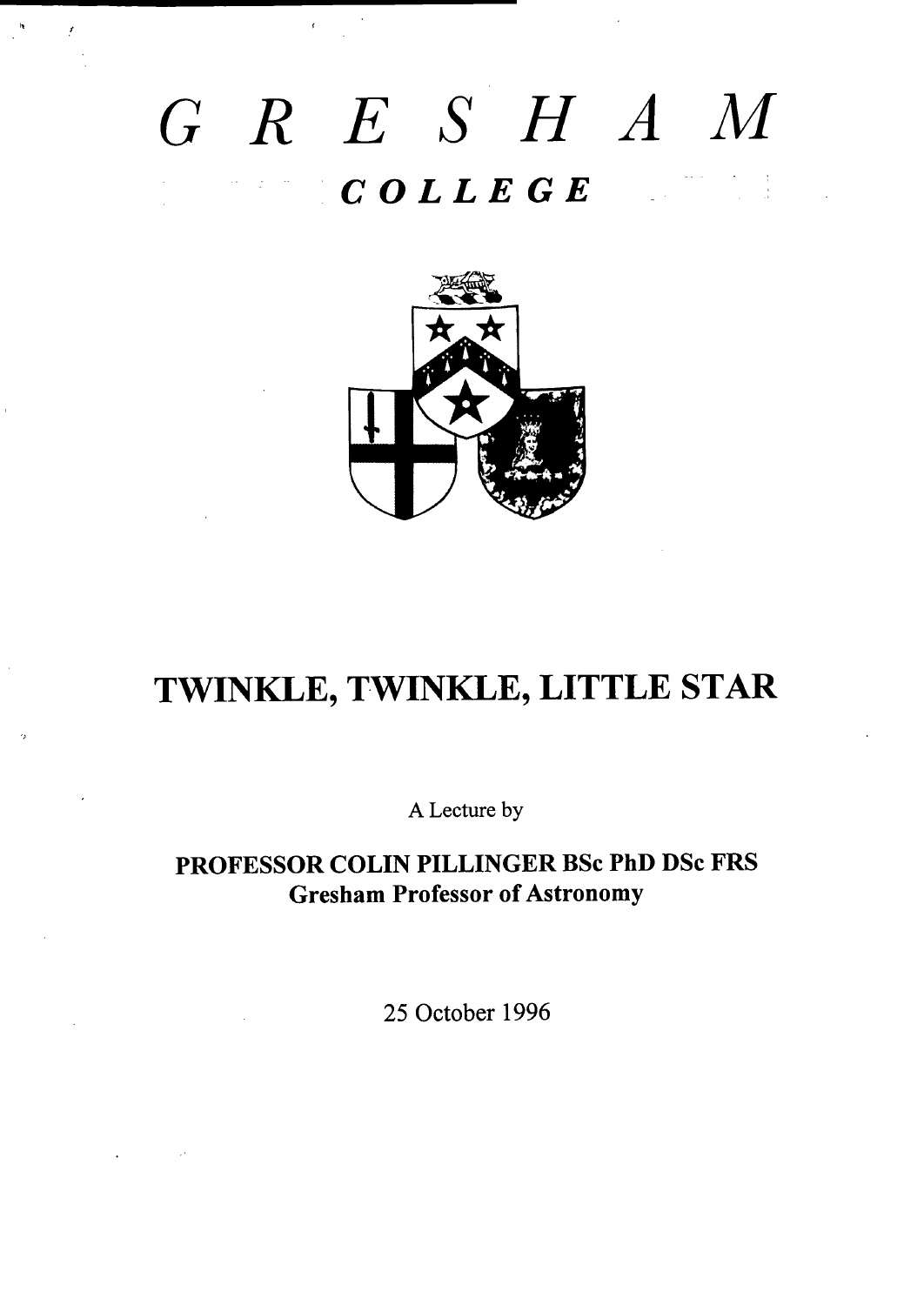#### **Twinkle, twinkle, little star**

One of the most fundamental questions which can be asked is "Where do I come from?" The elements which make up the majority of the living things (96% of the human body) are hydrogen(H), carbon(C), nitrogen(N) and oxygen(0), four of the five most abundant in the cosmos, and mankind's story is in fact their history. However, because these elements are so prolific and have an unsurpassed ability to form compounds, both organic and inorganic, the tale they can tell is ultimately that of the Earth, its construction, resources, environment, and relationship to its neighbours around the Sun, and in turn that body's connection to other stars.

This series of lectures aims to unravel the infinitely complicated pathway, with all its twists and turns, followed by the four fundamental elements which constitute life, from the "Big Bang", believed to have begun the Universe, to the latest joining together of a few atoms by biosynthesis.

I am going to begin at the beginning, well about fifteen seconds after the beginning anyway. To use the obvious analogies, before the Big Bang, the moment of conception, everything was energy. Then during a pregnancy of 15 sees, mass and energy were totally inconvertible according to Einstein's relativity equation E=mc2. After about fifteen seconds the products of life's initial explosion had cooled sufficiently for protons (p+), a main building block of all matter, to become stable. The proton, the positively charged nucleus of hydrogen, is the starting point of our journey; it will take another 300,000 years for a negatively charged electron (e-) to become permanently attached in orbit, like a little planet round a star, to give rise to a true atom of hydrogen which is electronically neutral. Under the high energy, high temperature conditions (3 x  $10^9$ K) prevailing after 15 seconds, uncharged neutrons (n), the other fundamental building block of the elements, are present in about equal numbers compared to protons, although neutron abundance diminishes rapidly later.

「大の家の家の !!!!!!

Initially only protons and neutrons need concern us since they combine to form the nucleus of another hydrogen isotope, deuterium(d) which becomes stable after about 100 seconds. Until now we have been in the realm of the particle physicist as obstetrician, from the moment deuterium was produced as an isotope geochemist my interest is aroused.

Before continuing we must define the term isotope. The simplest pair of isotopes are protium and deuterium which are both forms of hydrogen; they have exactly the same chernicd properties which are dictated by the number of protons (and their charge) but differ on the basis of mass. The deuterium has the extra neutron which plays no part in chemical properties but determines physical characteristics. A good analogy is imagine two identicd twins: give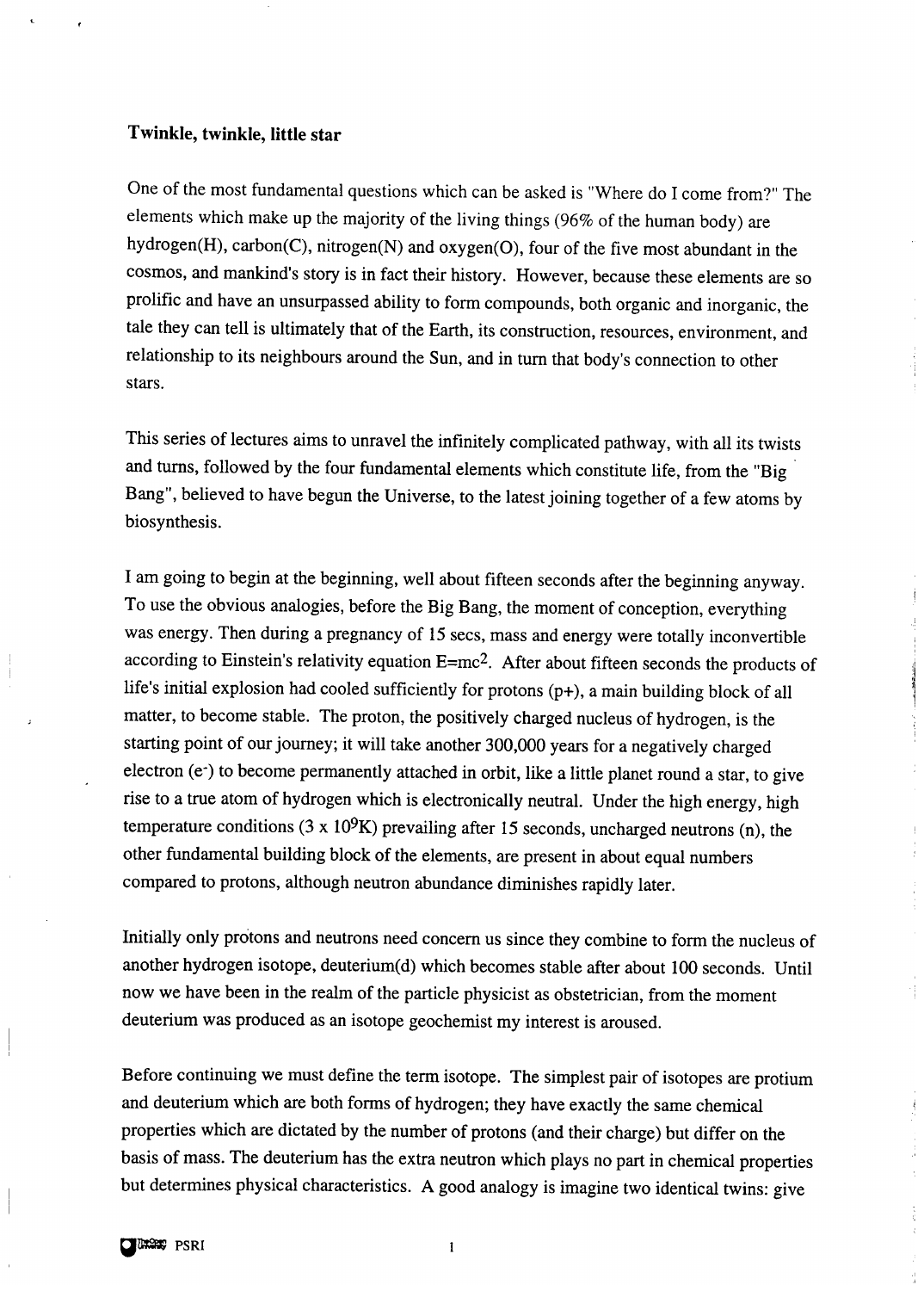them both the same clothes etc. and a suitcase they still appear and react identicdly. But, if one has inside his suitcase a weight very nearly the same as himself then, in any physical contest, running, jumping etc., the overburdened twin is bound to lose. Such is the situations with isotopes, they may also be considered as identical twins; the amount by which the heavy isotopic twin is handicapped decreases from hydrogen which is the worse case  $(100\%)$ ; with carbon, the penalty is less, but nevertheless important, 1 over 12 or 8.33% additional mass. Fortunately we have a way, mass spectrometry, of always being able to tell which twin is which and we can work out the rate at which they do things very precisely. This is exceedingly informative in tracing the history of H,C,N and O.

To return to the manufacture of the first elements, these are mostly produced by a protonproton chain reaction. The next element in the periodic sequence helium, mostly what is called the helium isotope 4, but also some helium  $-3$  can now be rapidly produced. In the proton-proton chain protons are converted to neutrons, deuterium, and helium as follows:

| $p + p$                   | $\rightarrow$ | $d + e^+ + v$          |
|---------------------------|---------------|------------------------|
| $d + p$                   | $\rightarrow$ | ${}^{3}$ He + $\gamma$ |
| ${}^{3}$ He + ${}^{3}$ He | $\rightarrow$ | $4He + 2p$             |

In the 300,000 year aftermath of the Big Bang, the so called  $\alpha\beta\gamma$  theory predicts the Universe's compliment of hydrogen to be 76% and helium to be 24%; within these percentages deuterium and helium-3 are formed at the level of 0.006 and 0.001% respectively. From here on hydrogen will never be made again. Ml the hydrogen currently in the Universe is left over from the Big Bang.

As with any explosion, the debris was thrown far and wide and soon became too diffuse or cool to react simply as a result of the initial process. In fact the Universe is still expanding but it has cooled from 10<sup>32</sup> to 2.6K (just a little above absolute zero). One might think that because of this expansion nothing else could happen but it is one of the quirks of Nature that the Universe is inhomogeneous. A billion years after the Big Bang clouds of the initially produced gas began to coalesce together and collapse under a new force called gravity. As they contracted into a smaller and smaller volume they heated up and eventually the protonproton reaction switched on again but now in a controlled way, hydrogen was systematically converted to helium-4, the deuterium and helium -3 made on route being destroyed immediately. The energy produced serves to heat the star and gives off the light essential for our lives. One particular form of life on which we depend, photosynthesis of course cannot do without it.

 $\overline{2}$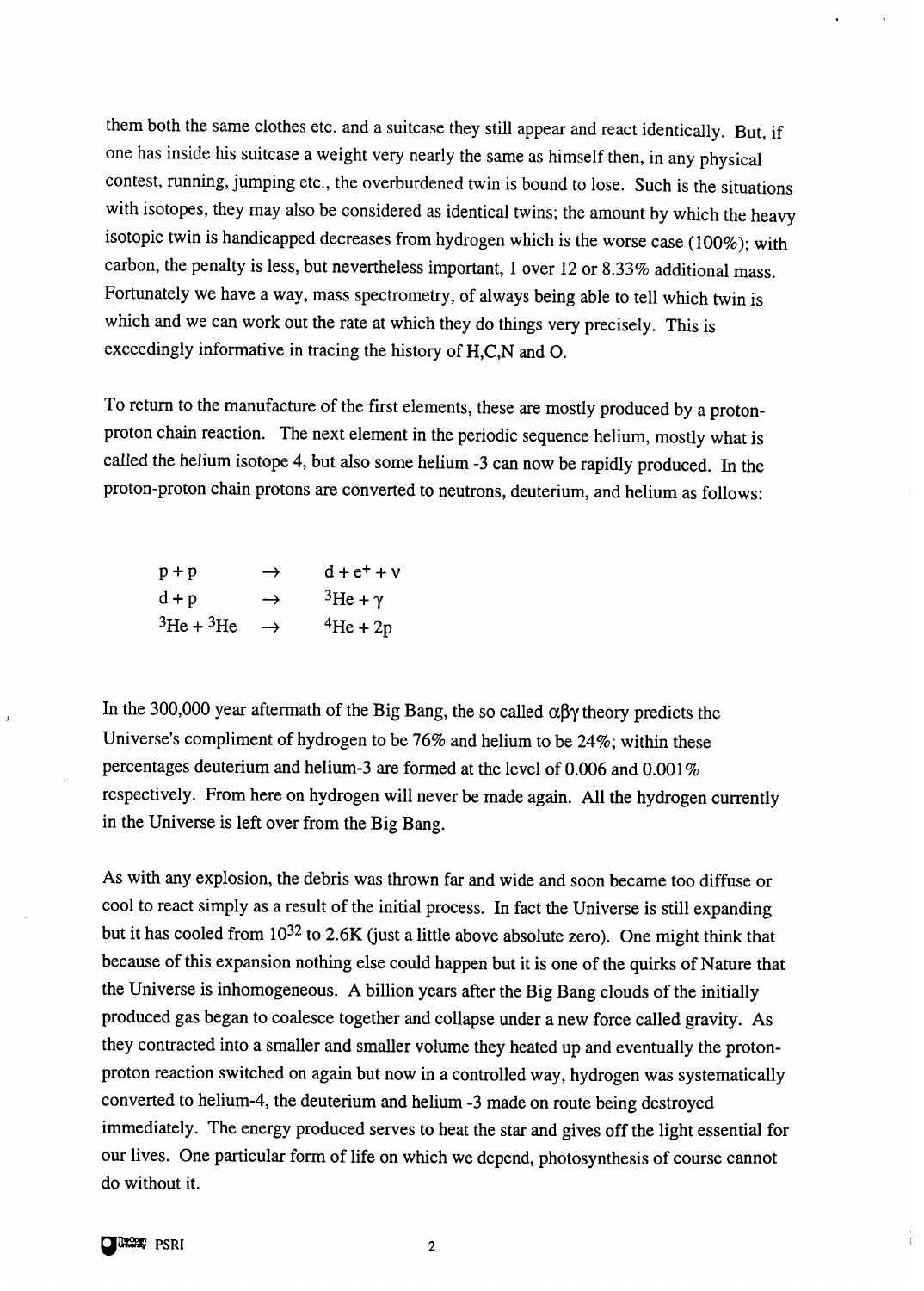Our sun may be bigger than these early stars but it works in a similar way; it is called a main sequence star. The energy it gives out is produced by the conversion of hydrogen to helium. Even though the sun has been "burning" (using hydrogen as a fuel) for 4.5 billion years it has only converted a few percent of its hydrogen to helium. The sun also contains 2% of heavier elements. These were not made *in situ* but are from other stars which existed before our solar system was formed. If the sun continues its lifetime for another 5 billion years then some carbon will be made from three helium atoms joining together, but most heavy elements are made in stars more massive than the sun.

The larger the cloud of hydrogen giving a protostar, the more it can contract under gravity and the hotter its core can get. A vital process for us is the carbon-nitrogen-oxygen cycle which switches on after carbon is formed from three helium atoms. The CNO cycle is a catalytic mechanism for converting hydrogen to helium according to the sequence:

| $12C + N$       | $\rightarrow$ | $13C + \gamma$    |
|-----------------|---------------|-------------------|
| 13 <sub>N</sub> | →             | $13C + e^{+} + V$ |
| $13C + H$       | $\rightarrow$ | $14N + \gamma$    |
| $14N + H$       | $\rightarrow$ | $15O + \gamma$    |
| 15 <sub>O</sub> | $\rightarrow$ | $15N + e^{+} + V$ |
| $15N + H$       | $\rightarrow$ | $12C + 4He$       |

If collision occurs with helium nuclei instead of protons then other oxygen isotopes can be made e.g.:

$$
{}^{13}C + {}^{4}He \rightarrow {}^{17}O + \gamma
$$
  

$$
{}^{14}N + {}^{4}He \rightarrow {}^{18}F + \gamma \rightarrow {}^{18}O + e^{+} + \gamma
$$

The most productive collisions regarding helium are the sequential adding of units 4 so that

 $12C + 4He$   $\rightarrow$   $16O + \gamma$  $16O + 4He$   $\rightarrow$   $20Ne + \gamma$  $20Ne + 4He \rightarrow 24Mg + \gamma$  $24Mg + 4He \rightarrow 28Si + \gamma$ 

Since the star is still contracting under gravity and is getting hotter and hotter and carbon can combine directly first carbon burning switches on and then silicon burning:

$$
^{12}C + ^{12}C \rightarrow {}^{24}Mg + \gamma
$$

 $Q$ **UNORY** PSRI 3

 $\bigg\}$ 

.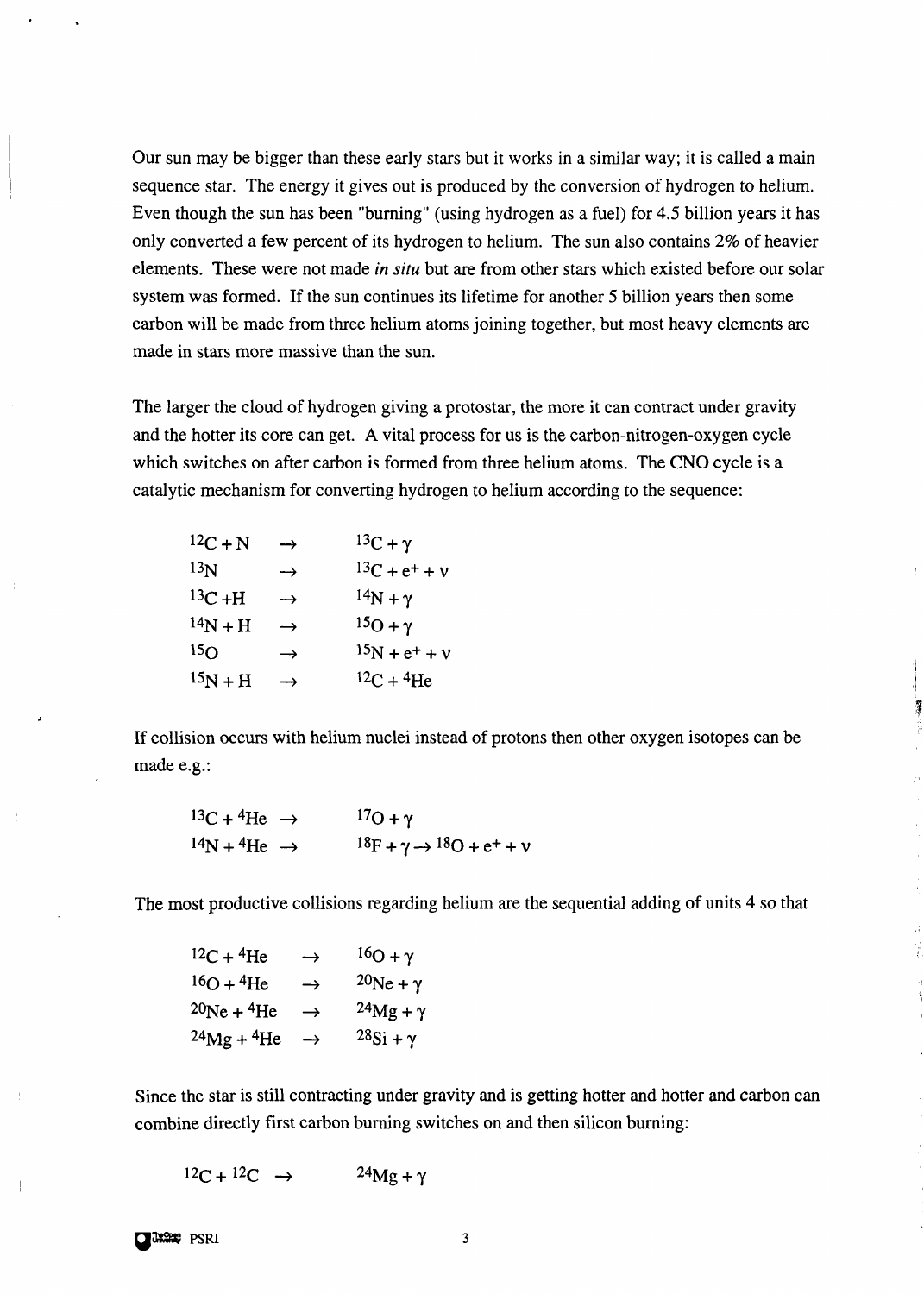#### $28Si + 28Si \rightarrow 56Ni + \gamma + \rightarrow 56Fe + 2e^+ + 2\gamma$

The star is now out of control and explodes to become a supernova. Several different types of supernova exist but they need not concern us here, neither will the ways in which elements heavier than iron are made, other than to say that they are produced by adding neutrons sequentially rather than building from positive species such as a p or  $4$ He. Small stars like the sun have very long lifetimes; large stars age exponentially. It took something like 5 billion years before stars became big enough to become supernovae so elements heavier than iron, many of which have little to do with life, are comparative newcomers in our story.

Given that supernovae are another cause of very big bangs in the Universe, they spread their products of dust and gas far and wide. Of course they must have contributed to the formation of our solar system, hence the 2% heavier elements in the sun and indeed the rocks of our planet. It is therefore interesting to ask "can any material relatable to a pre-existing star actually be found now to study supernova stardust directly?".

Twenty years ago if you asked anyone this question most scientists would have answered "no - the cloud of gas and dust which made the solar system would have been so well mixed and heated up that all memory of previous existences would have been erased". A small group of people, particularly Donald Clayton, were not so sure - given that the Universe was heterogeneous, even after the Big Bang, they were wise to council caution. There is now very good evidence, to be considered later in this lecture series, that the solar system was very badly mixed.

The key to tracking stardust was seeking "isotopic anomalies" - these can be defined as patterns in isotopic composition which cannot be related to a single common pattern. To use the identical twin analogy again, mass spectrometry can distinguish between the twins even if they are dressed dike and change their loads by differently packing the suitcase. If you suddenly start giving one twin two suitcases or dressing him/her with hobnail boots whilst the other is in running shoes, it sticks out like a sore thumb and becomes very easy to spot the differences. Isotopic anomalies are the equivalent of the extra suitcase.

The first isotopic anomalies were found for all the wrong reasons. The one which leads us to supernovae was a red herring concerning an attempt to find a very heavy (heavier than Uranium) radioactive element which might have existed a long time ago but which is now extinct. The key to this was looking for an anomaly in xenon, a chemically simple "noble" gas, which has a most complicated isotopic pattern involving 9 isotopes. When an anomaly for this element was found in a meteorite called Pueblito de Allende (much more about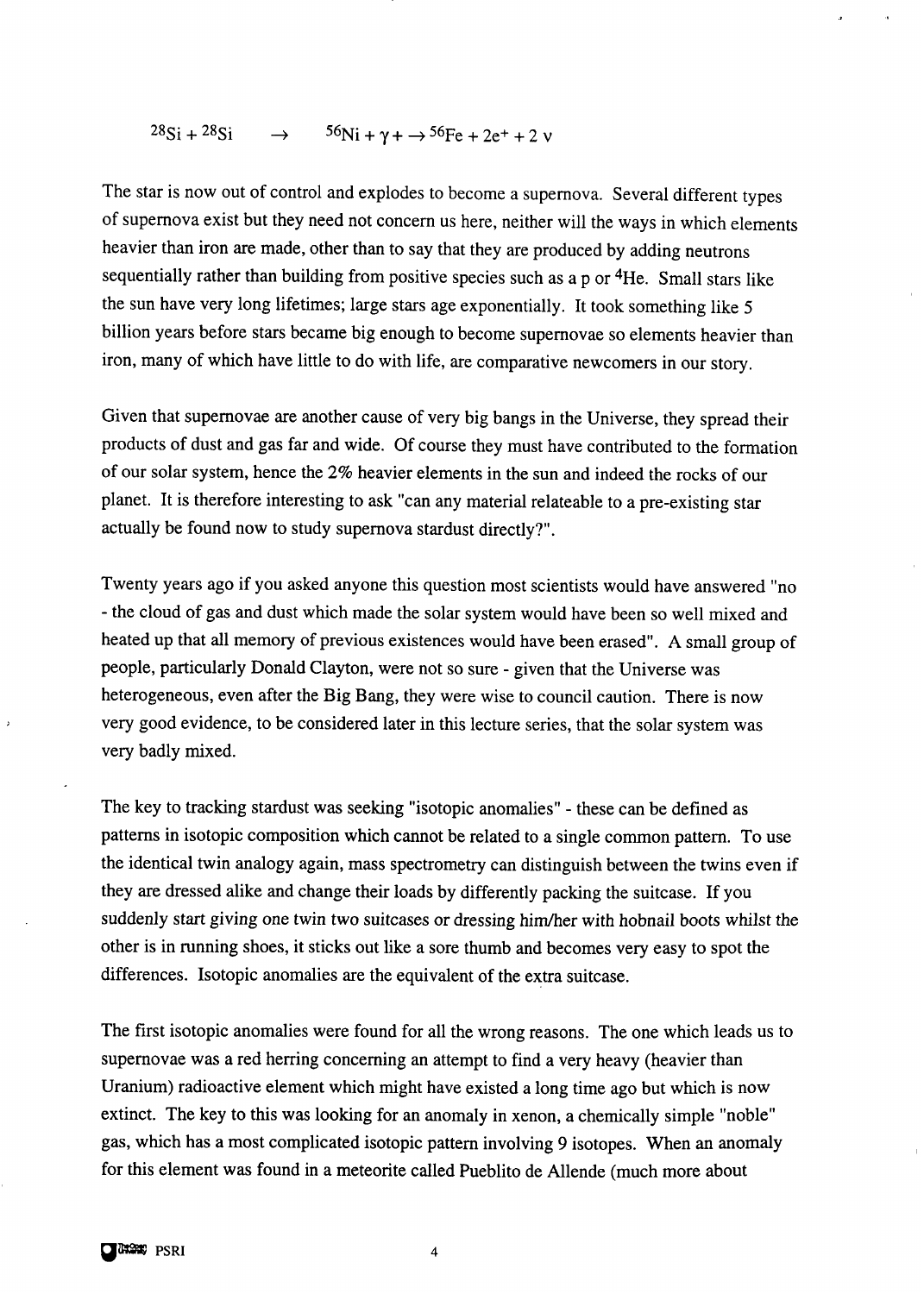meteorites and their origins in later lectures) it became of interest to track down the mineral where the anomaly was and thus where the putative extinct radioactive element had been hidden. It soon became obvious that the host was a material which contained carbon and was insoluble in acids. Because it was carbonaceous, it became of great interest to someone like myself who specialises in the study of the light elements, carbon, nitrogen etc. We soon found that the carbon was associated with large amounts of isotopicdly anomalous nitrogen, and in fact the noble gases can be decoupled by careful stepped heating experiments; thus xenon is probably superfluous to the story. Perhaps the biggest surprise of all came after very careful work by Edward Anders to purify the mystery substance. The carbonaceous material was infact diamond. In retrospect, given the great stability of diamond (it is after dl the hardest substance known and is "forever"), it should not have been such a surprise. Because of the Allende meteorites we have been able to add a magnification factor of  $10^{25}$  to telescope observations.

It is now well accepted that many meteorites contain diamond stardust as very tiny crystals only a few thousand atoms or  $2 \times 10^{-9}$  metres across. The diamond can have very high contents of nitrogen up to 0.25%. Theory predicts beautifully how such material could be formed in a type II supernova explosion. A problem which originally confised people working in this area was that it was long believed that diamond could only be made at high temperatures (no problem in a star) and high pressures (very difficult in the diffise out pourings from a stellar explosion). The solution comes from the fact that in recent times it has been discovered that tiny diamonds can be made from a plasma of ions. This process has now become the subject of a multi-million pound industry. A process which is being regularly used to create diamonds artificially in the laboratory was being employed by Nature may be 10 billion years ago.

Next time you hear the children's nursery rhyme, written by Jane Taylor in 1805, just remember how prophetic it turned out to be.

Twinkle, twinkle little star, how I wonder what you are, up above the world so high, like a diamond in the sky.

o

5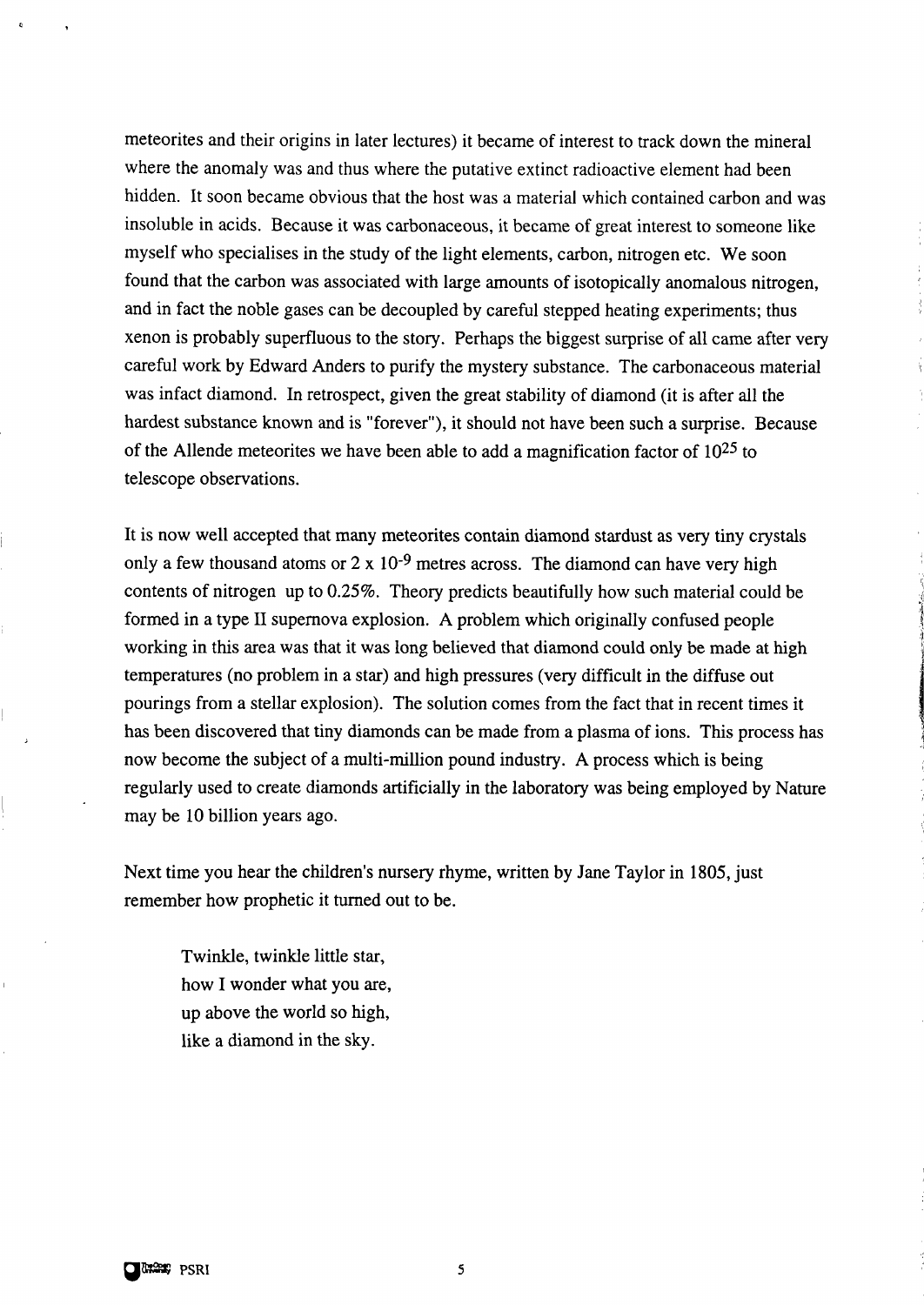#### **Further reading**

Barrie Jones, Chair, Open University Course TeamS281, Book 1 The Stars and the hterstellar Medium, 1994

Stuart Clark. The Encyclopedia of Stars and Atoms. Andromeda Oxford 1994

John Gribbin. Companion to the Cosmos, Weidenfeld and Nicolson, London 1996.

#### **Research Papers**

C. T. Pillinger. Elemental Carbon as of Intersellar Dust, Phil Trans Roy Soc Lond A 343 73-86 (1993).

S. S. Russell, J.W. Arden and C. T. Pillinger. Evidence for multiple sources of diamond from primitive chondrites. Science 2541188-1191 (1991)

D. D. Clayton, B. S. Meyer, C. I. Sanderson, S. S. Russell and C. T. Pillinger. Carbon and nitrogen isotopes in type II supernova diamonds. The Astrophysical Journal 447 894-905 (1995).

. ,,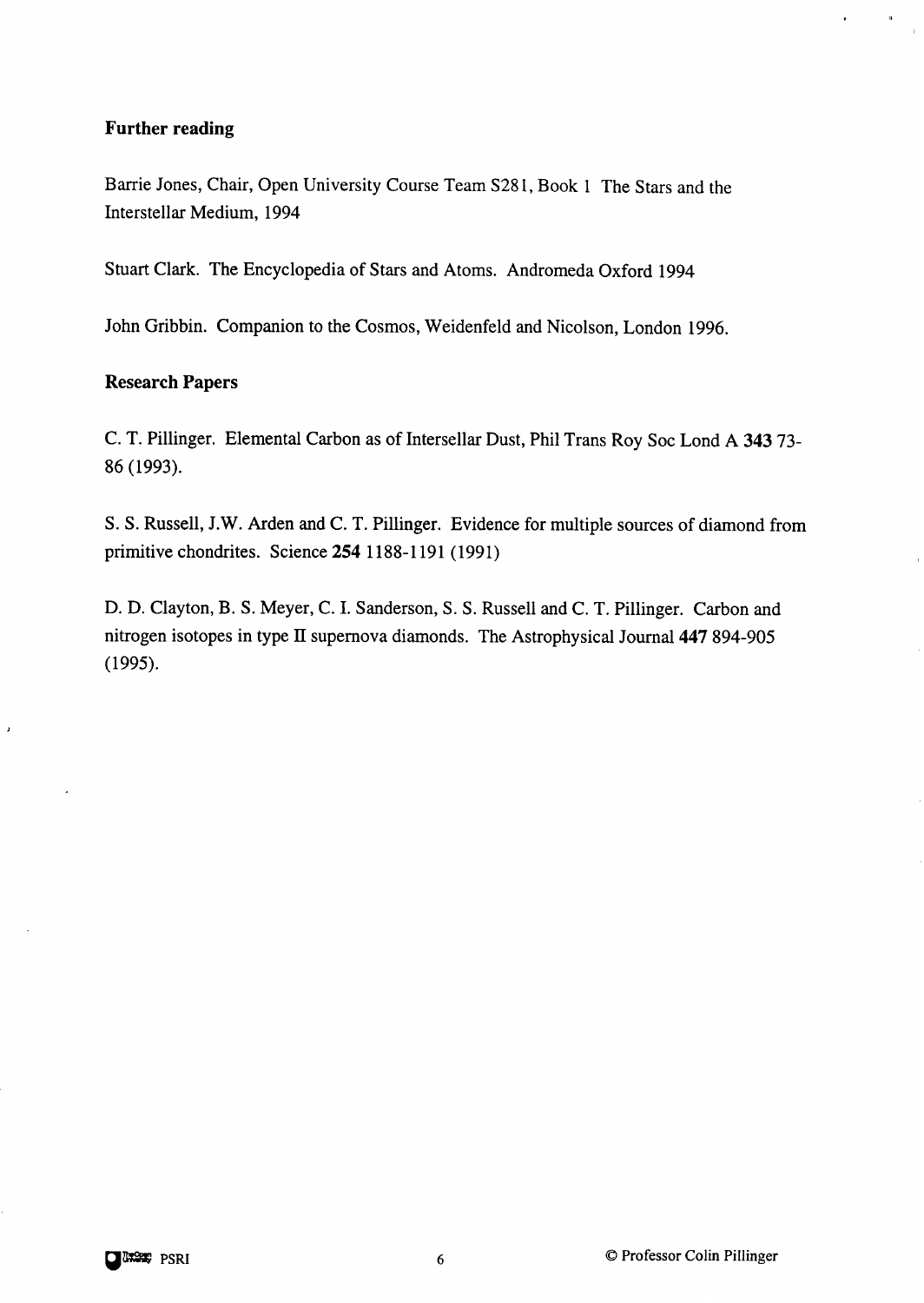|              |       |                       |                   |               |               | one-thousandth |               |                  |                |             |              |             |               |                   |                      |                             |
|--------------|-------|-----------------------|-------------------|---------------|---------------|----------------|---------------|------------------|----------------|-------------|--------------|-------------|---------------|-------------------|----------------------|-----------------------------|
|              |       |                       |                   | one-billionth | one-millionth |                | one-hundredth | one-tenth        | ten            | one hundred | one thousand | one million | one billion   | one trillion      |                      |                             |
| Number       |       | 0.000 000 000 000 001 | 0.000 000 000 001 | 0.000 000 001 | 0.000 001     | 0.001          | 0.01          | $\overline{0}$ . | $\blacksquare$ | 100         |              |             |               |                   |                      |                             |
|              |       |                       |                   |               |               |                |               |                  |                |             | 1 000        | 1 000 000   | 1 000 000 000 | 1 000 000 000 000 | 1000 000 000 000 000 | 00 000 000 000 000 000<br>٥ |
|              |       |                       |                   |               |               |                |               |                  |                |             |              |             |               |                   |                      | $\frac{8}{1}$               |
| Prefix Power | atto- | femto-                | pico-             | nano-         | micro-        | milli-         | centi-        | deci-            | deka-          | hecto-      | kilo-        | mega-       | giga-         | tera-             | peta-                | $exa-$                      |

 $\ddot{\phantom{0}}$ 

 $\boldsymbol{\varepsilon}$ 

 $\ddot{\phantom{a}}$ 

10 to the power

\*I,

 $\frac{1}{2}$ 

 $\frac{1}{2}$ 

 $\begin{array}{c} \begin{array}{c} \begin{array}{c} \end{array} \\ \begin{array}{c} \end{array} \end{array} \end{array}$ 

 $\frac{1}{2}$